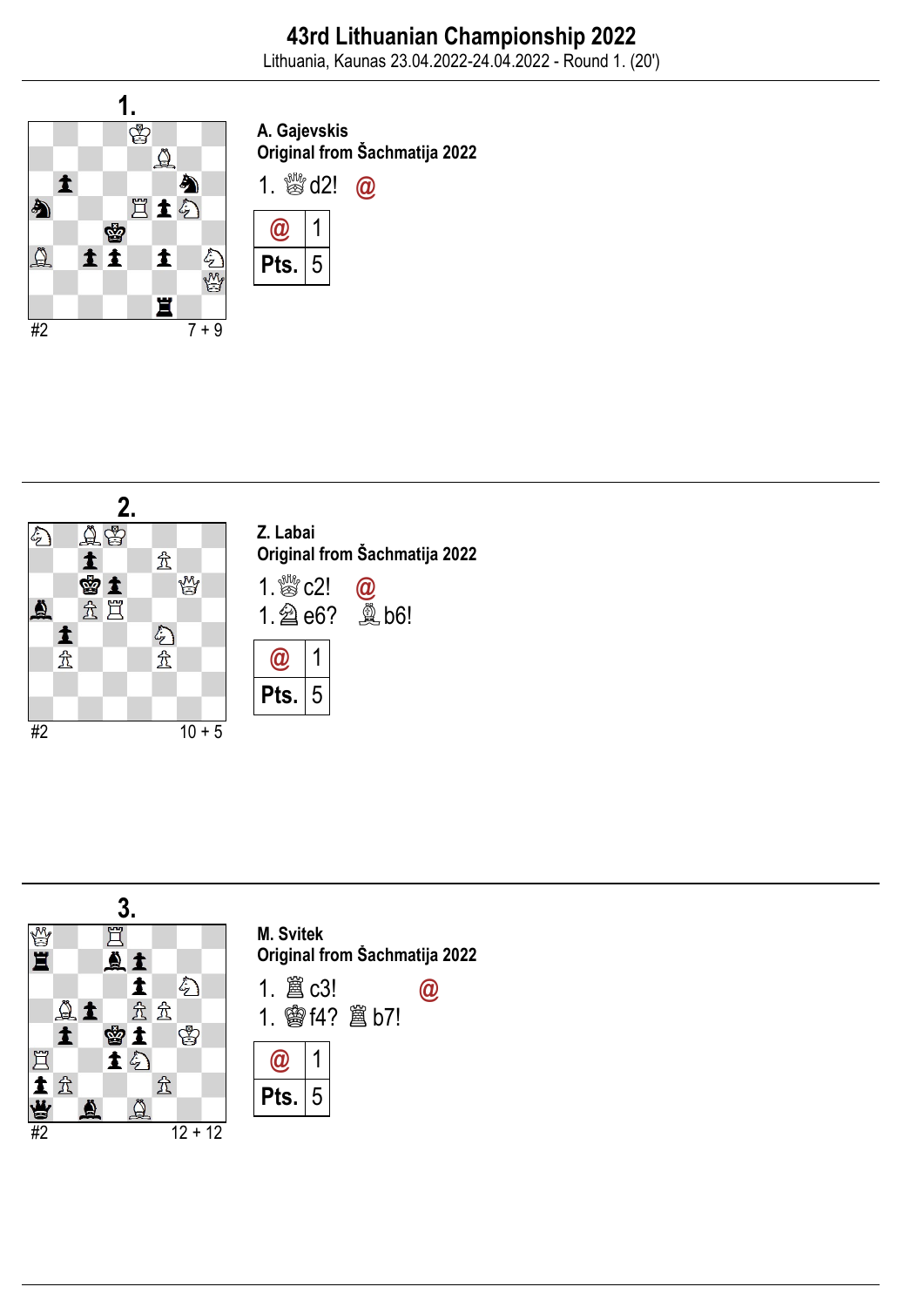Lithuania, Kaunas 23.04.2022-24.04.2022 - Round 2. (60')



P. Petrašinovič Original from Šachmatija 2022

|                 | $1.$ 2 d3!<br>zugzwang<br>$2.$ $\frac{100}{200}$ d6+<br>$1$ g6<br>1e:d3<br>2.e4 |     |      | $\bm{\varpi}$<br>$\bm{\varnothing}$<br>$@{0}$ | <b>鬱 g6</b> | <b>曾f7/曾f5 3. &amp; e7/ &amp; d7‡</b><br>$3.$ $\%$ e7‡<br>3. 2 f4‡ |
|-----------------|---------------------------------------------------------------------------------|-----|------|-----------------------------------------------|-------------|--------------------------------------------------------------------|
| 1 图 d5 2. & f7+ |                                                                                 |     |      | $\bm{\widehat{\omega}}$                       | <b>鬱c6</b>  | $3.$ $\frac{800}{20}$ b7 $\ddagger$                                |
|                 |                                                                                 |     |      |                                               |             |                                                                    |
| $\bm{\omega}$   |                                                                                 |     |      |                                               |             |                                                                    |
| Pts.            | 1,25                                                                            | 2,5 | 3,75 | 5                                             |             |                                                                    |



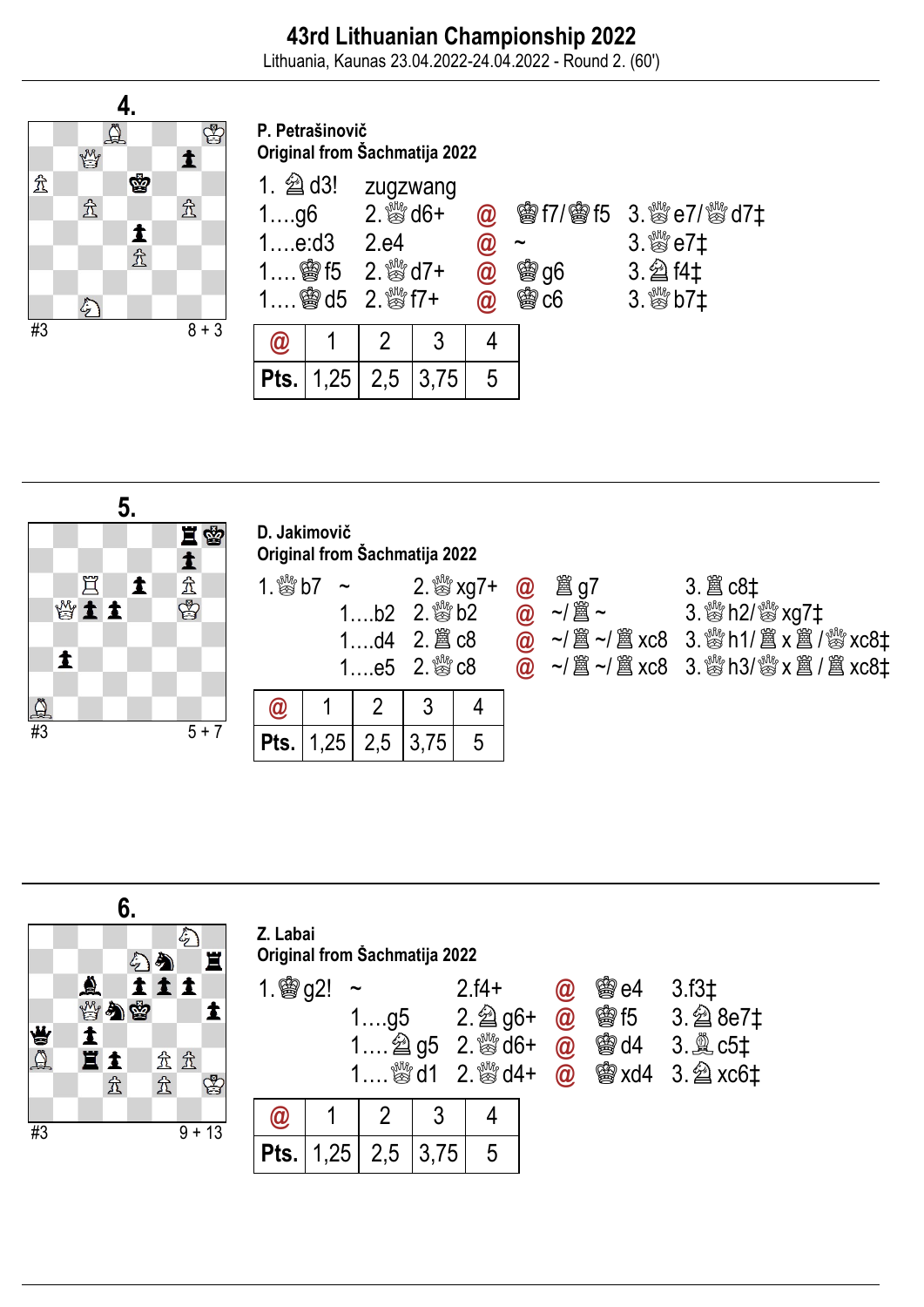Lithuania, Kaunas 23.04.2022-24.04.2022 - Round 3. (100')

Ladislav Prokeš



| L'Italia Scacchistica, 1955 |  |                  |   |  |   |  |  |                                   |                            |  |  |  |
|-----------------------------|--|------------------|---|--|---|--|--|-----------------------------------|----------------------------|--|--|--|
| 1.g7                        |  | $Q_{\rm L}$ b3+  |   |  |   |  |  | 2. @ $c5 \& x \neq 6$ 3. $\& d1+$ | $\bm{\varpi}$              |  |  |  |
| <b>@a5</b> 4.b4+            |  |                  |   |  |   |  |  |                                   | $\bm{\textcircled{a}}$     |  |  |  |
|                             |  | <b>鬱a6 5. g4</b> |   |  |   |  |  |                                   | $\bm{\textcircled{\it 0}}$ |  |  |  |
|                             |  | <b>②c7 6.g8=</b> |   |  |   |  |  |                                   | $\bm{\textcircled{\it 0}}$ |  |  |  |
| 奠 ×g8 7. 鱼 c8‡              |  |                  |   |  |   |  |  |                                   | $\bm{\textcircled{a}}$     |  |  |  |
| $\bm{\omega}$               |  |                  | 3 |  | 5 |  |  |                                   |                            |  |  |  |
| Pts.                        |  |                  |   |  |   |  |  |                                   |                            |  |  |  |

|                          | 8.                                                 |                                                         |                                                           |           |               |            |        |                            |
|--------------------------|----------------------------------------------------|---------------------------------------------------------|-----------------------------------------------------------|-----------|---------------|------------|--------|----------------------------|
|                          |                                                    | Luboš Kopač<br>Pruboj 1973                              |                                                           |           |               |            |        |                            |
|                          | 土雪<br>♔                                            | 1. <b>A</b> e2!<br>a) $4$ $807$ $5.$ $294+$             |                                                           |           | $6.\n  2$ e3+ |            | $4.\n$ | $\circledR$<br>$\circleda$ |
| 1A<br>$\hat{\mathbb{Z}}$ | $\blacktriangle$<br>$\bigcirc$<br>$\blacktriangle$ | $6$ \$ h6<br>b) 4 3 d5 5. 2 g4+<br>7a2                  | 7 2 15‡                                                   | 會h5<br>a1 | 9. 2 g8‡      | <b>魯h6</b> |        | <b>@</b><br>@              |
| $\ddot{}$                | $4 + 9$                                            | 3<br>$\overline{2}$<br>@<br>$\overline{2}$<br>3<br>Pts. | $5\overline{5}$<br>4 <sup>1</sup><br>5<br>$\vert 4 \vert$ |           |               |            |        |                            |

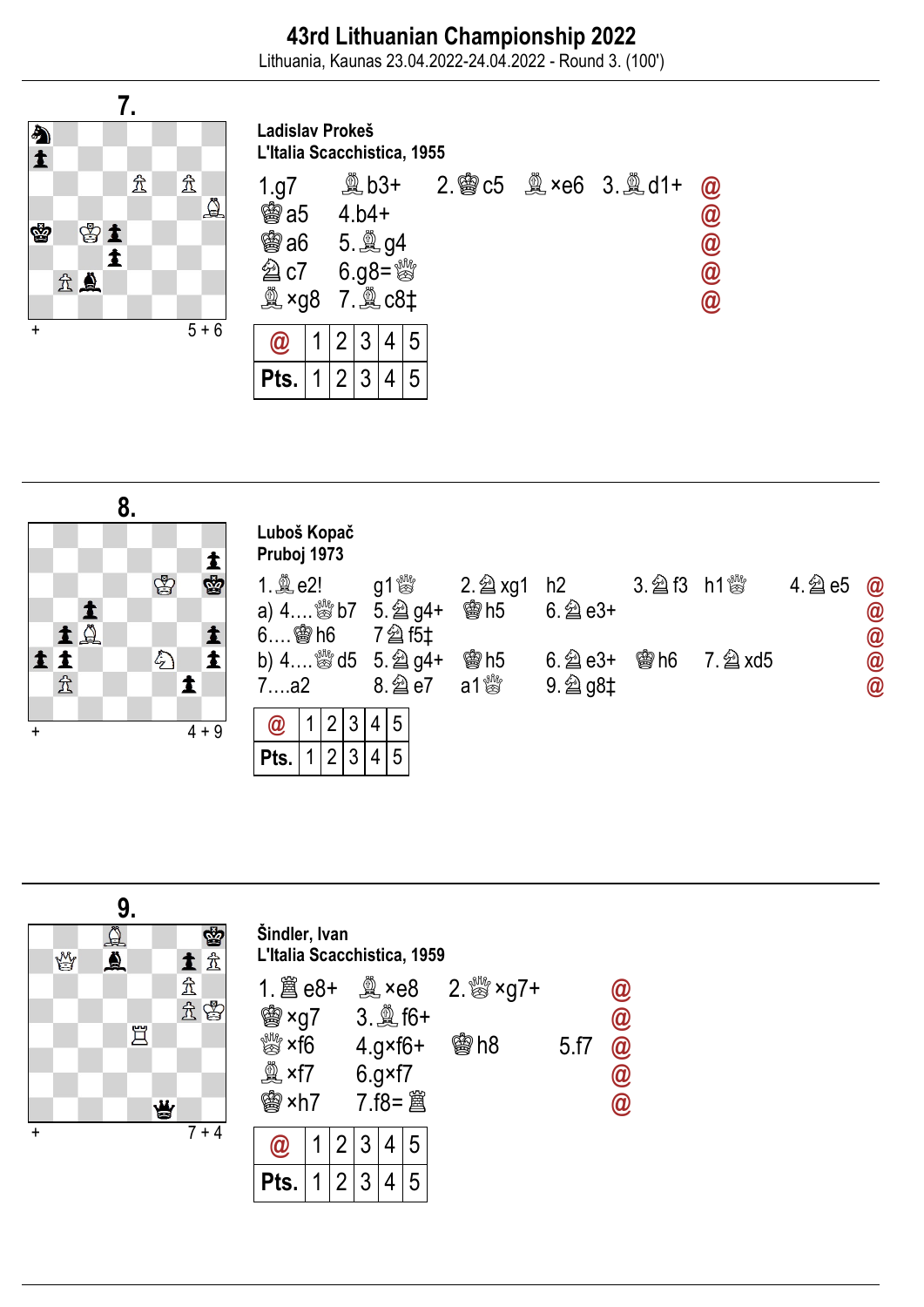Lithuania, Kaunas 23.04.2022-24.04.2022 - Round 4. (50')



| C.Jonsson |                                                       |  |  |
|-----------|-------------------------------------------------------|--|--|
|           | Original from Šachmatija MT Eugenijus Buchalovas 2022 |  |  |
|           |                                                       |  |  |

| 1.axb4 |                                 |  | <b>簋d6+ 2. 窗c3 2d1t</b><br>$\mathbb{R}$ xd2 $\ddagger$ | $\bm{\varpi}$<br>$\bar{\bm{\omega}}$<br>$\bar{\bm{\omega}}$<br>$\overline{\omega}$ |
|--------|---------------------------------|--|--------------------------------------------------------|------------------------------------------------------------------------------------|
|        |                                 |  |                                                        |                                                                                    |
|        | <b>Pts.</b>   1,25   2,5   3,75 |  |                                                        |                                                                                    |



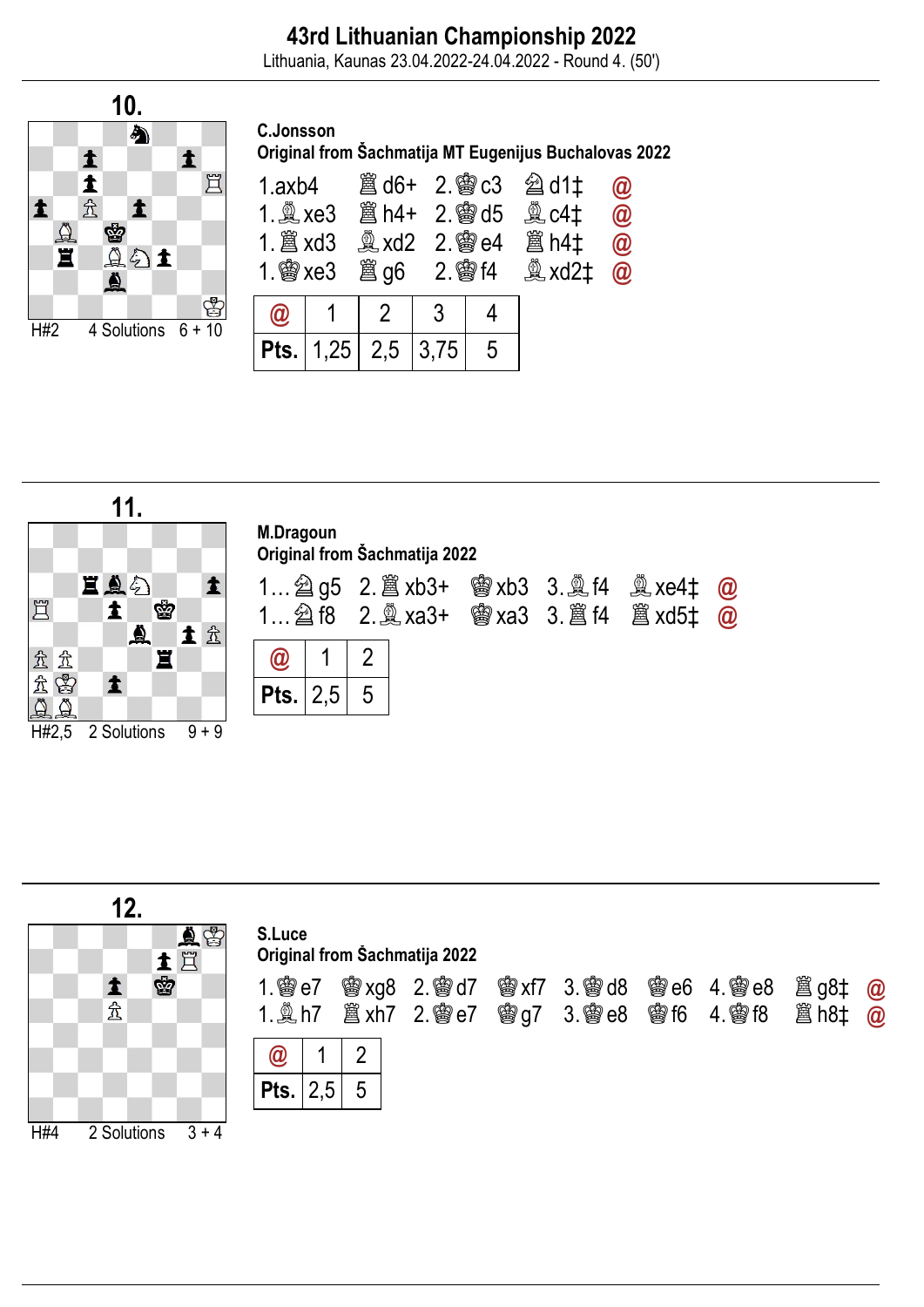Lithuania, Kaunas 23.04.2022-24.04.2022 - Round 5. (80')



#### Z.Labai Original from Šachmatija 2022

| 1. $\&$ xb6! ~<br>$1$ f4<br>$1$ ….e4 |                                          | $2.2$ xc5+ |  | <b>彎e4 3. 圖e3+ @ 彎f4 4. @ h5‡</b><br>彎d4 3. $\&$ xc5+ @ 彎 xc4 4. $\&$ c3‡<br><b>鬱e4 3. @ d6+</b><br>彎e5 3. $\triangleq$ d6+ @ 彎 d4 4. $\triangleq$ xf5‡ |  | $\omega$ @ d4 4. xc5 $\pm$ |  |
|--------------------------------------|------------------------------------------|------------|--|---------------------------------------------------------------------------------------------------------------------------------------------------------|--|----------------------------|--|
|                                      | $\omega$   1   2   3                     |            |  |                                                                                                                                                         |  |                            |  |
|                                      | $ $ Pts. $ $ 1,25 $ $ 2,5 $ $ 3,75 $ $ 5 |            |  |                                                                                                                                                         |  |                            |  |



#### M. Marandiuk Original from Šachmatija 2022

| 1….ed |  |  |  | 5. 2 e3‡ |
|-------|--|--|--|----------|